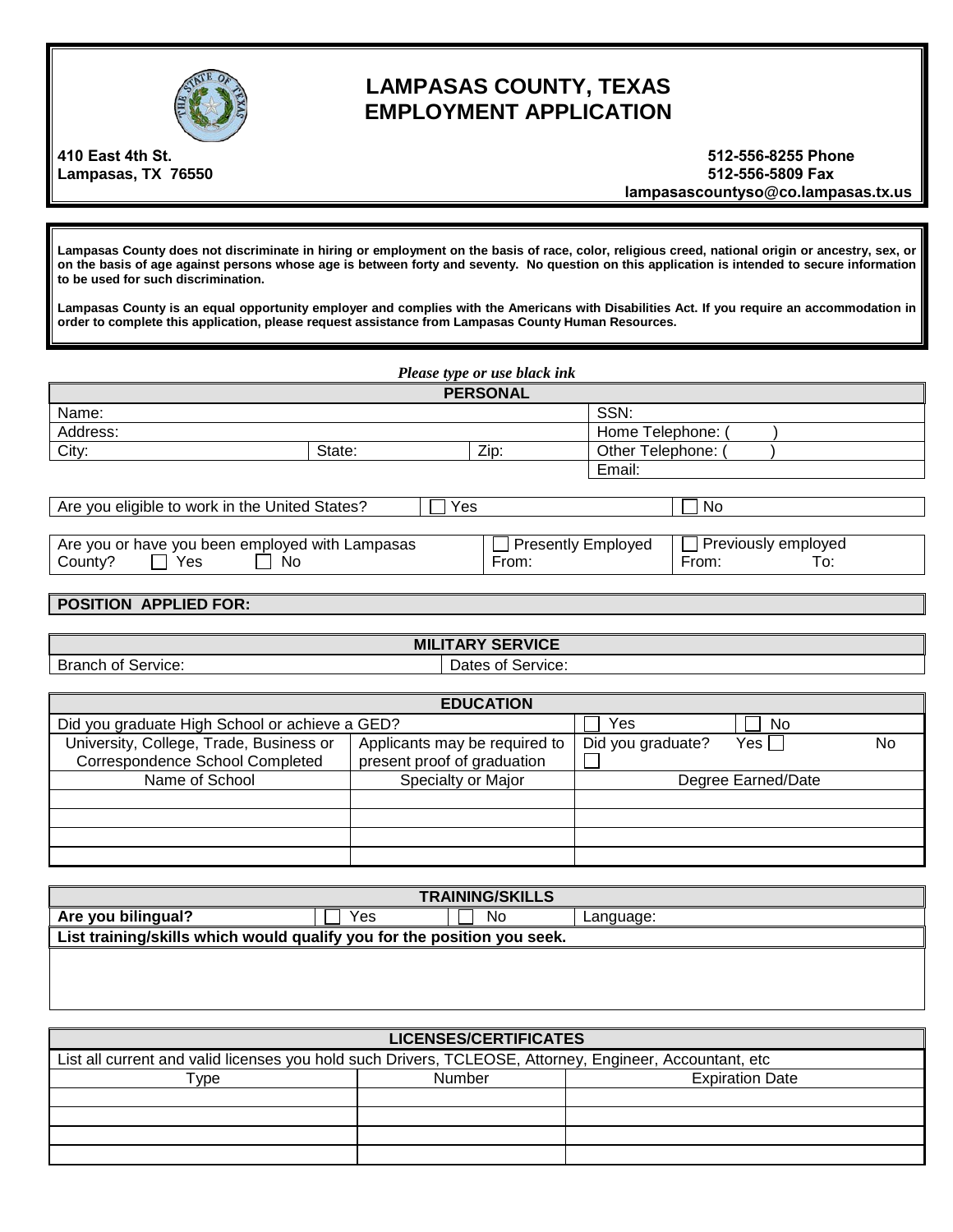| <b>EMPLOYMENT HISTORY</b>                                                                                         |                                                          |  |  |
|-------------------------------------------------------------------------------------------------------------------|----------------------------------------------------------|--|--|
| List all employment (including military service) years relevant to the position for which you are applying. Begin |                                                          |  |  |
| with your present or most recent job and work back. Add sheets as needed.                                         |                                                          |  |  |
| <b>Job Title:</b><br><b>Supervisor Name/Title:</b>                                                                |                                                          |  |  |
| Employer:                                                                                                         | <b>Number of Employees Supervised:</b>                   |  |  |
| <b>Address:</b>                                                                                                   | <b>Employment Dates: (Month, Year)</b>                   |  |  |
| City, State, Zip:                                                                                                 | From:<br>To:                                             |  |  |
| <b>Employer Telephone:</b>                                                                                        | <b>Full-time</b><br><b>Part-time</b><br>Salary: \$       |  |  |
| Description of Work:Use space provided below                                                                      | <b>Yes</b><br>May we contact this employer?<br><b>No</b> |  |  |
|                                                                                                                   |                                                          |  |  |
| <b>Reason for leaving:</b>                                                                                        |                                                          |  |  |
| Job Title:                                                                                                        | <b>Supervisor Name/Title:</b>                            |  |  |

| <b>Job Title:</b>                             | <b>Supervisor Name/Title:</b>          |            |     |           |
|-----------------------------------------------|----------------------------------------|------------|-----|-----------|
| Employer:                                     | <b>Number of Employees Supervised:</b> |            |     |           |
| <b>Address:</b>                               | <b>Employment Dates: (Month, Year)</b> |            |     |           |
| City, State, Zip:                             | From:                                  | To:        |     |           |
| <b>Employer Telephone:</b>                    | Part-time<br><b>Full-time</b>          | Salary: \$ |     |           |
| Description of Work: Use space provided below | May we contact this employer?          |            | Yes | <b>No</b> |
|                                               |                                        |            |     |           |
|                                               |                                        |            |     |           |
|                                               |                                        |            |     |           |
|                                               |                                        |            |     |           |
|                                               |                                        |            |     |           |
|                                               |                                        |            |     |           |
|                                               |                                        |            |     |           |
|                                               |                                        |            |     |           |
|                                               |                                        |            |     |           |
|                                               |                                        |            |     |           |
|                                               |                                        |            |     |           |
|                                               |                                        |            |     |           |
|                                               |                                        |            |     |           |
|                                               |                                        |            |     |           |
|                                               |                                        |            |     |           |
|                                               |                                        |            |     |           |
|                                               |                                        |            |     |           |
|                                               |                                        |            |     |           |
| <b>Reason for leaving:</b>                    |                                        |            |     |           |